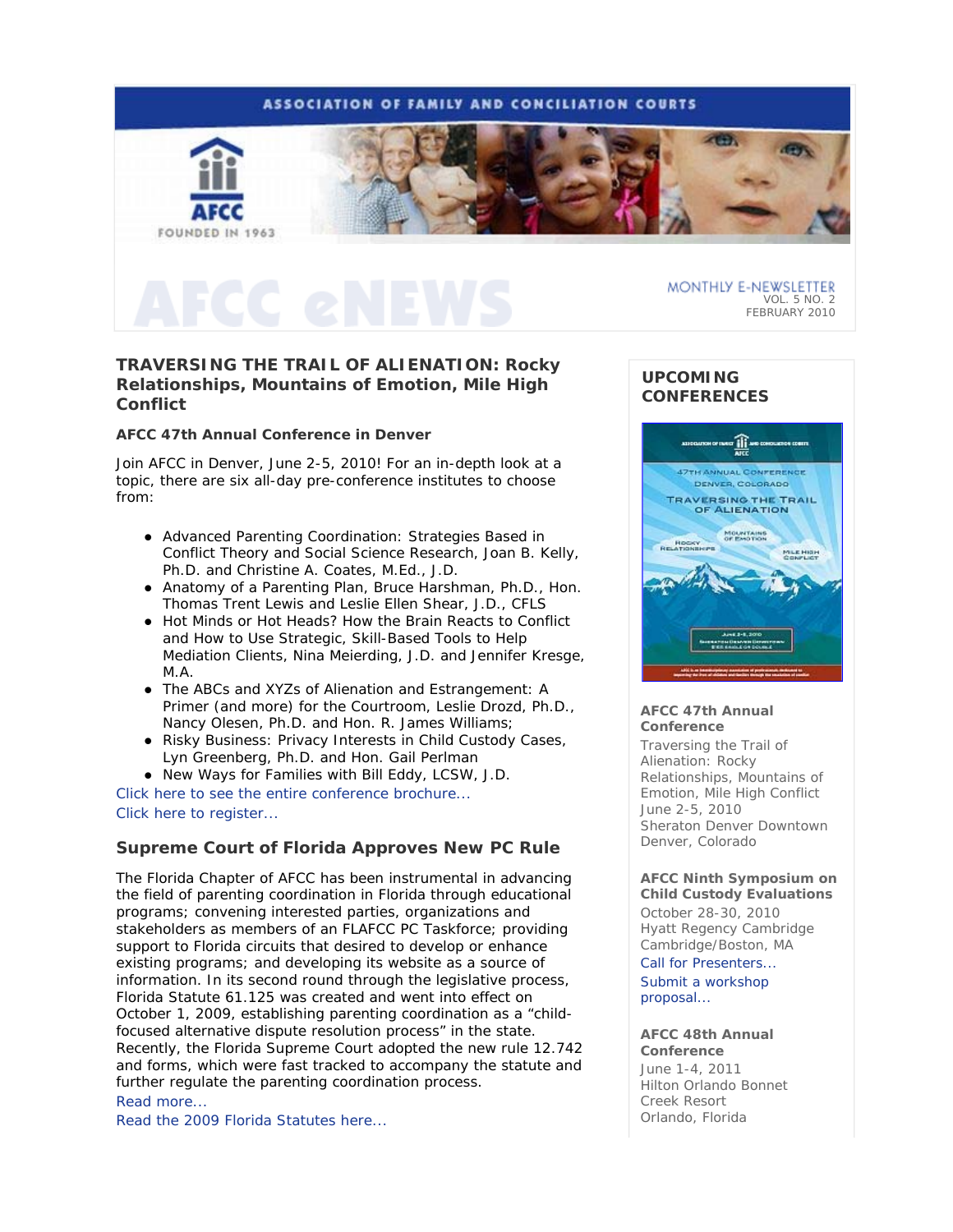## **Senate Confirms AFCC Member for OVW Post**

By a unanimous vote of the United States Senate, AFCC Member Hon. Susan B. Carbon, Concord, New Hampshire, was confirmed as the director of the Office of Violence Against Women in the United States Department of Justice. Judge Carbon was nominated by President Barack Obama. Read more...

## **Report on ABA Mid-Year Meeting and UCLA**

The Uniform Collaborative Law Act (UCLA) was scheduled to have been considered for endorsement by the ABA House of Delegates recently. Sherri Goren Slovin, President of International Academy of Collaborative Professionals (IACP), Harry Tindall, Chair of the UCLA Committee and Talia Katz, Executive Director of IACP describe what happened in Orlando. Read more...

## **Featured Research**

#### **Two Australian Family Law Research Reports Released**

Dr. Jenn McIntosh reports that the Australian Institute of Family Studies (AIFS) recently issued a multi-million dollar summary report, *Evaluation of the 2006 Family Law Reforms*, and that Professor Richard Chisholm has released a smaller in-depth report, *Family Courts Violence Review*. Both reports address family violence and raise concerns about the impact on children of misunderstandings about Australia's new shared parental responsibility act.

Read the AIFS report... Read the Chisholm Report...

## **Featured Website**

#### **American Psychiatric Association DSM-5 Development**

The American Psychiatric Association has produced a website explaining some of the proposed DSM-5 changes. Read it here...

## **Call For Presenters for AFCC's Ninth Symposium on Child Custody Evaluations**

The Call for Presenters is available for the Ninth Symposium on Child Custody Evaluations, which will be held October 28-30, 2010, at the Hyatt Regency Cambridge, Cambridge/Boston, Massachusetts. All proposals must be submitted using the online form and are due no later than May 14, 2010. Click here for the Call for Presenters...

Click here to submit a proposal...

## **ASK THE EXPERTS**

**Top Ten Useful and Possibly Distracting Websites**  *By Annette Burns, Phoenix, Arizona* 

Annette Burns, family law attorney and AFCC member from Phoenix, is on top of technology. She has presented at previous AFCC conferences on using social networking in your family law practice and maintains a blog. Here she introduces ten websites

#### **AFCC Regional Training Conference**

October 27-29, 2011 Hyatt Regency Indianapolis Indianapolis, Indiana

#### **AFCC 49th Annual Conference**

June 6-9, 2012 Hyatt Regency Chicago Chicago, Illinois

## **AFCC 50th Annual**

**Conference** May 29-June 1, 2013 J.W. Marriott Los Angeles at L.A. Live Los Angeles, California

#### **Missouri Chapter Annual Conference**

March 11-12, 2010 *Mediating High Conflict Cases* Featuring Larry Fong, Ph.D. Sheraton City Center St. Louis, Missouri More information...

#### **Florida Chapter Annual Conference**

March 12-13, 2010 *Riding the Wave to a Better Future: Moving Toward Success in Family Law*  Renaissance Tampa Hotel Tampa, Florida More information...

#### **Massachusetts Chapter Annual Conference**

April 30, 2010 *The Compromised Parent: When Good Enough Isn't*  Regis College Weston, Massachusetts More information...

## **JOIN AFCC**

Are you a member?

Join or Renew...

AFCC offers member benefits that promote excellence in practice. View member benefits...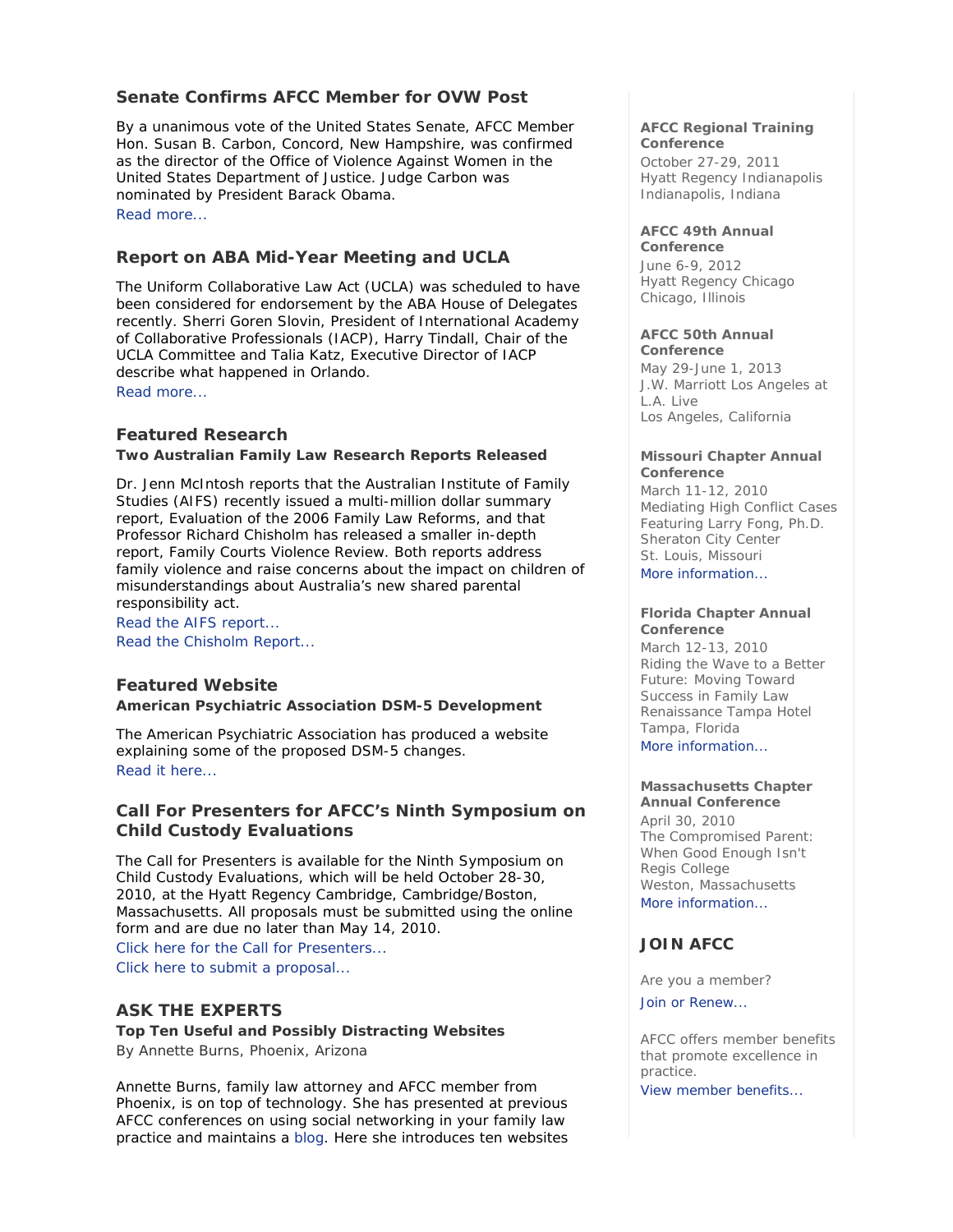that professionals may not be using yet. Read more...

## **INTERNATIONAL NEWS**

**Drops from Down Under** 

*By Hon. Graham Mullane (ret.), Newcastle, NSW, Australia* 

Updates on interesting tidbits of family law news from Australia as reported by Graham Mullane: Marriage held valid after 39 years, high court relocation decision, child protection crisis in Australia, marrying and divorcing later in life, gays and parenting, and travel bans for parents owing child support. Read more...

## **AFCC Award Nominations**

AFCC is seeking nominations for the following awards to be presented at AFCC's 47th Annual Conference in Denver: The **John E. VanDuzer Distinguished Service Award**, which recognizes outstanding contributions and/or achievements by members of AFCC; the **Stanley Cohen Distinguished Research Award**, which recognizes outstanding research and/or achievements in the field of family and divorce and the **Irwin Cantor Innovative Program Award**, which recognizes innovation in court-connected or court-related programs. The nomination deadline is March 15, 2010.

Click for more information...

## **CONFERENCES OF INTEREST**

**National Council of Juvenile and Family Court Judges**

NCJFCJ expands the scope of its national conference on juvenile justice to include diverse educational programs on the challenges faced by many children and families. Click here for conference brochure...

#### **ABA Section of Family Law**

ABA Section of Family Law offers two spring conferences for family lawyers. Click here for more information or to register for the Spring CLE conference...

Click here for the Trial Advocacy Institute...

## **ABOUT AFCC eNEWS**

*AFCC eNEWS* is a monthly e-newsletter published by the Association of Family and Conciliation Courts (AFCC). *AFCC eNEWS* provides professionals with time sensitive and up-to-date topics including practice tips, research innovations and international news. Readers are welcome to forward this e-newsletter to interested colleagues.

AFCC eNEWS archive...

#### **Website Version:**

If you are having trouble viewing this email correctly, please view the website version by clicking here.

**Editor:**  Leslye Hunter editor@afccnet.org

AFCC welcomes your comments, questions or feedback. Please email the editor by clicking here.

## **EMAIL UPDATE**

Subscribe, Unsubscribe or Update Your Email Address AFCC will never share, distribute or publicize your email address.



Professionals dedicated to improving the lives of children and families through the resolution of family conflict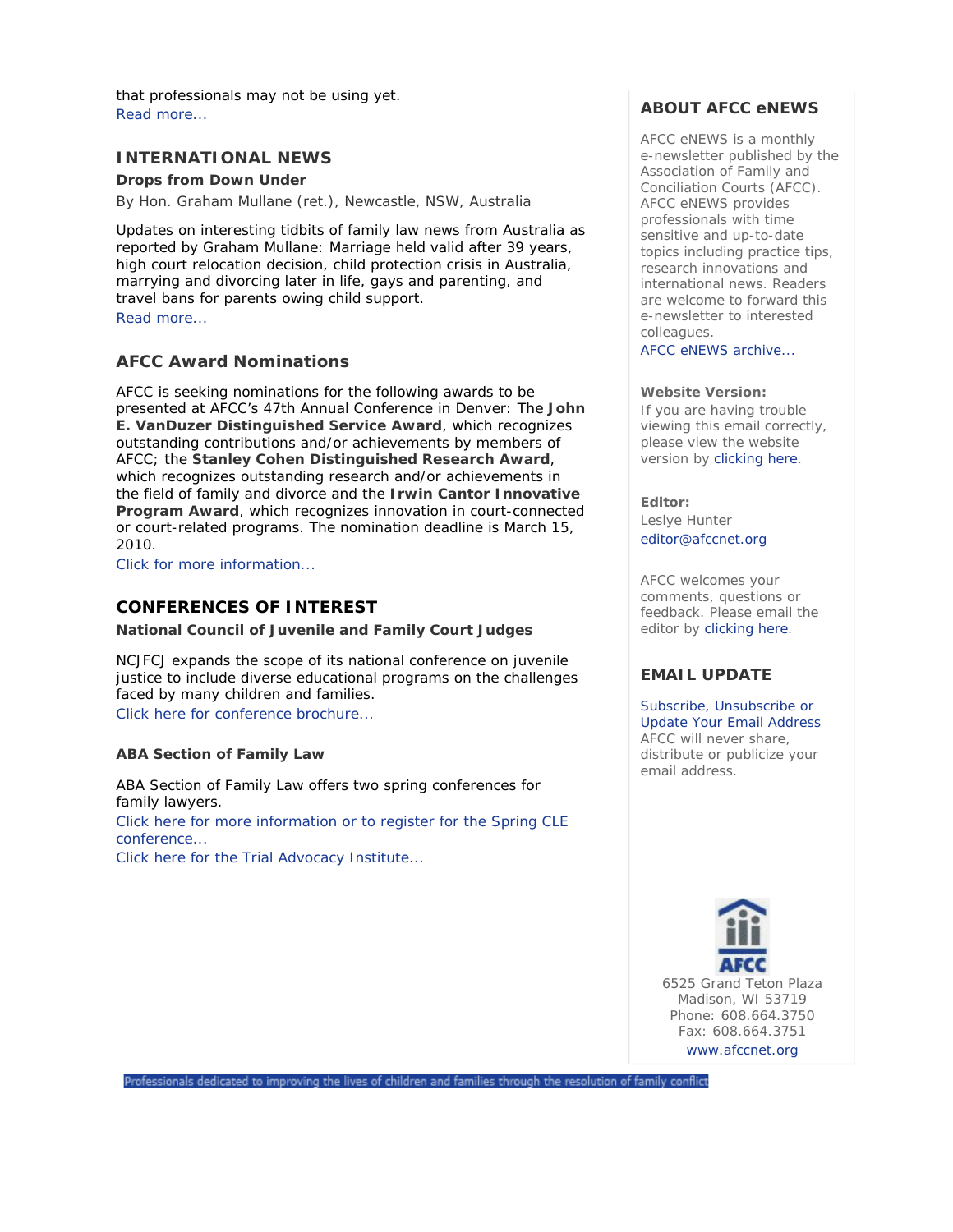



- **Family Court Review**
- **AFCC Conference Audio**
- **AFCC News**
- **Member Directory**
- **Member Resources**
- **Chapter Resources**
- **AFCC HOME**



#### **Senate Confirms AFCC Member for OVW Post**

By a unanimous vote of the United States Senate, AFCC Member Hon. Susan B. Carbon, Concord, New Hampshire, was confirmed as the director of the Office of Violence Against Women in the United States Department of Justice. Judge Carbon was nominated by President Barack Obama. She was first appointed to the bench in 1991 and has been a Supervisory Judge of the New Hampshire Judicial Branch Family Division since 1996. She has served on the Governor's Commission on Domestic and Sexual Violence and was chair of the New Hampshire Domestic Violence Fatality Review Committee. As President of the National Council of Juvenile and Family Court Judges, Judge Carbon played a key role in the AFCC and NCJFCJ Wingspread initiative on domestic violence and family courts.

Judge Carbon stated, "I am deeply honored to be selected to be the new Director of the Office on Violence Against Women. With this Administration, there could not be a more fortuitous time to work on the issues of sexual and domestic violence in this country and beyond. It is an enormous privilege and I look forward to working with everyone within and outside the Department of Justice."

6525 Grand Teton Plaza, Madison, WI 53719 Phone 608.664.3750 Fax 608.664.3751 afcc@afccnet.org www.afccnet.org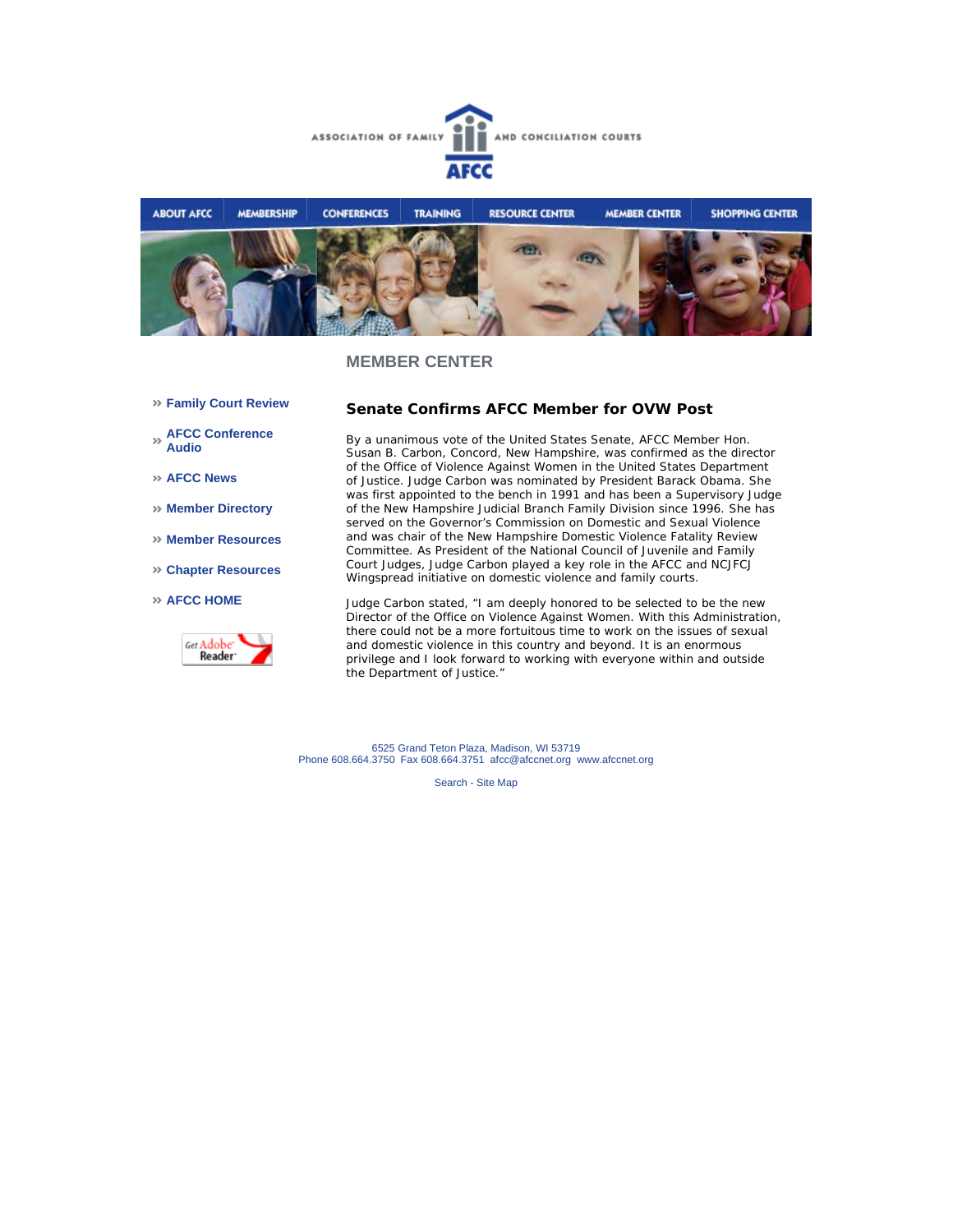



- **Family Court Review**
- **AFCC Conference Audio**
- **AFCC News**
- **Member Directory**
- **Member Resources**
- **Chapter Resources**
- **AFCC HOME**



#### **Supreme Court of Florida Approves New PC Rule**

The Florida Chapter of AFCC has been instrumental in advancing the field of parenting coordination in Florida through educational programs; convening interested parties, organizations and stakeholders as members of an FLAFCC PC Taskforce; providing support to Florida circuits that desired to develop or enhance existing programs; and developing its website as a source of information. In its second round through the legislative process, Florida Statute 61.125 was created and went into effect on October 1, 2009, establishing parenting coordination as a "child-focused alternative dispute resolution process" in the state. Recently, the Florida Supreme Court adopted the new rule 12.742 and forms, which were fast tracked to accompany the statute and further regulate the parenting coordination process.

The new rule addresses the procedure to appoint a parenting coordinator, including issues regarding affordability and history of domestic violence and abuse; limits the term to a two-year period, unless re-designated by the court; and sets forth limits to authority and communications with the court. The rule requires parenting coordinators to file a response when appointed, which confirms that they meet statutory qualifications or the parties agree to their appointment, that they understand their role and authority under the order of referral and in accordance with the statute, and that there is no known conflict of interest or any other reason that would interfere with their ability to serve. The new rule also provides an Order of Referral to Parenting Coordinator, which Florida circuits are expected to utilize with substantial compliance.

6525 Grand Teton Plaza, Madison, WI 53719 Phone 608.664.3750 Fax 608.664.3751 afcc@afccnet.org www.afccnet.org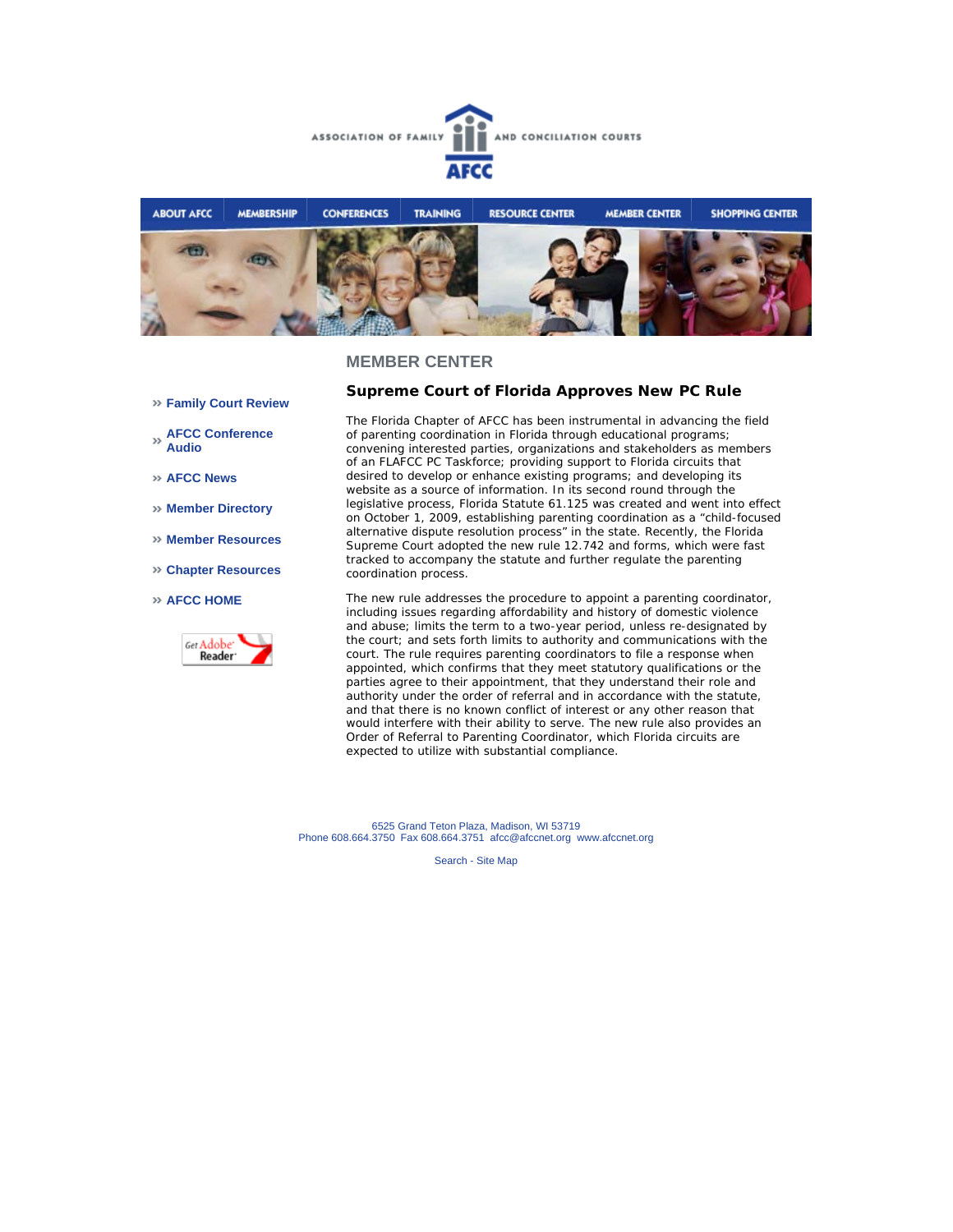



- **Family Court Review**
- **AFCC Conference Audio**
- **AFCC News**
- **Member Directory**
- **Member Resources**
- **Chapter Resources**
- **AFCC HOME**



**Drops from Down Under** *By Hon. Graham Mullane (ret.), LL.M., MJS, Newcastle, NSW, Australia*

#### **Marriage Held Valid After 39 Years**

In a recent decision the family court held a couple was validly married in 1970 and the priest, who had a drinking problem, omitted to register the marriage. The court ordered the Registrar of Births, Deaths and Marriages to register the marriage.

#### **High Court Relocation Decision**

A little girl was five when her parents moved from Sydney, where they had lived for seven years, to Mt. Isa, a mining town in a remote area of Queensland, so the father could take up an engineering job. The mother always provided most of the child's care.

When the parents separated six months after the move, there was no employment for the mother in the area and she wanted to return to Sydney to have the support of her family and some paid work. She said that if the court refused to allow her to take the child to Sydney, she would remain in Mt. Isa and care for the child. The father's position was that he would not move. He would continue in his job and living in Mt. Isa. He sought orders for the child to live with the mother but on the condition that they stayed in Mt. Isa.

The federal magistrate who heard the proceedings decided that the child's interests were best served by making the orders the father sought. The mother's appeal to the family court was dismissed. The mother appealed to the high court and succeeded. The reasons are yet to be published, but the chief justice said when the decision was announced that it was not open to the Magistrate to find that it was "reasonably practicable" for the child to spend "equal" or "substantial or significant time" with each parent.

#### **But Kids Needing to be Rescued**

In June, the Centre for Independent Studies released a report by Jeremy Sammut titled *Fatally Flawed: the Child Protection Crisis in Australia*. It argued that not enough children are being removed from their dysfunctional parents by welfare authorities for placement or adoption. The report argued that the present emphasis on the importance of family preservation is forcing thousands of children to live their childhoods in the underclass of welfare-dependent families. It further argued that the debates about child protection need to continue, particularly on the long term effects of leaving children with dysfunctional parents or other dysfunctional caregivers, rather than placing them early by adoption or with foster parents or other care.

The report found that in 2007-08, in NSW alone, there were more than 300,000 reports of suspected child neglect and abuse. About 50% of these cases concerned a hard core of about 7,500 dysfunctional families with a long history of notifications to the child welfare authority. But there were only 70 local adoptions in NSW in the same period. The report concluded that too many children are being left in the care of parents with entrenched problems such as violence, drug abuse, or mental illness who are incapable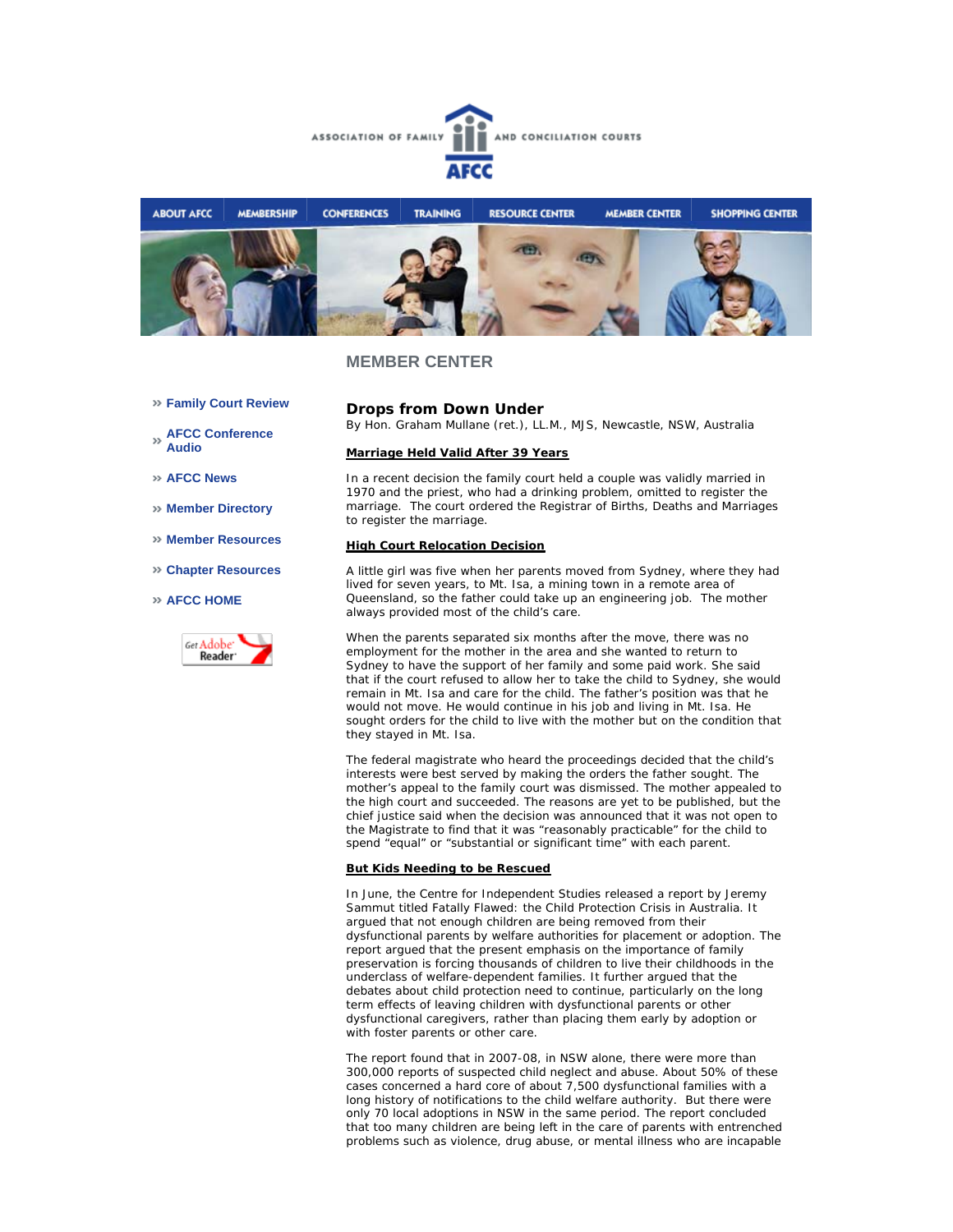of providing for the physical, emotional and developmental needs of the children.

#### **Marrying and Divorcing Later**

Figures released by The Australian Bureau of Statistics show that Australians who marry or divorce are older. For a first marriage, the median age for women has increased by eight years between 1974 and 2006 and the median age for men increased six years. The median age for divorce increased between 1988 and 2008 from 35 to 42 for women and from 38 to 45 for men. In 2006, 45% of divorcees had been married 20 or more years and 16% had been married at least 25 years.

#### **Gays and Parenting**

Despite the reforms of federal laws, by over 100 amendments removing discrimination against people on the basis of their sexuality, many areas of state law continue to be discriminatory. Some items of state news are:

- In one case an estranged lesbian couple sought orders regarding a 3-year-old girl born to one of them by sperm from an anonymous donor through an IVF clinic. The women had begun their relationship in 2001 and in 2004 started attending the clinic. Both signed a consent to the mother's artificial insemination. The other woman stayed in the hospital with the mother and baby after the birth and continued to live with them till the mother moved out with the child nine months after the birth. She sought a declaration that she is a parent of the child under the NSW law. The application was refused by a Federal Magistrate because the applicant did not satisfy the requirement that she was the de facto partner of the mother at the time of conception. The women had commenced living together only in the month before the birth. On appeal a Full Court of the Family Court upheld the decision.
- In Western Australia, surrogacy laws introduced in 2008 are framed to assist families where a woman is unable to conceive or unable to carry a child. The law does not apply to gay couples seeking to use surrogacy arrangements.
- In NSW a lengthy parliamentary enquiry recommended that adoption of children by same sex couples be legalised. But the state Government has in January announced that it will not implement the recommendation "at this stage." •
- In Queensland the government has draft surrogacy legislation open for public comment. The opposition in the Parliament has introduced a bill to amend the draft government legislation to exclude same sex couples and single mothers from accessing surrogacy. •

#### **Travel Bans for Parents Owing Child Support**

In the lead up to Christmas and Australia's main holiday season, the Child Support Agency, with the help of the Department of Immigration, identified serious child support defaulters who typically travel overseas in the summer holidays. Where such a parent had persistently failed to pay and refused to work with the agency to organise a payment arrangement, the agency exercised its power to issue a Departure Prohibition, preventing the parent from leaving the country.

There are 863 Departure Prohibition orders in place. In 2008, nearly \$5 million (AUD) was paid by parents to have such orders withdrawn. One 2009 order was for a man who owed \$40,000. He paid the full amount the same day the order was made. About \$825 million in child support is outstanding. The Child Support Agency has extensive other enforcement powers, including confiscation of tax refunds, funds in financial institutions, and welfare payments.

6525 Grand Teton Plaza, Madison, WI 53719 Phone 608.664.3750 Fax 608.664.3751 afcc@afccnet.org www.afccnet.org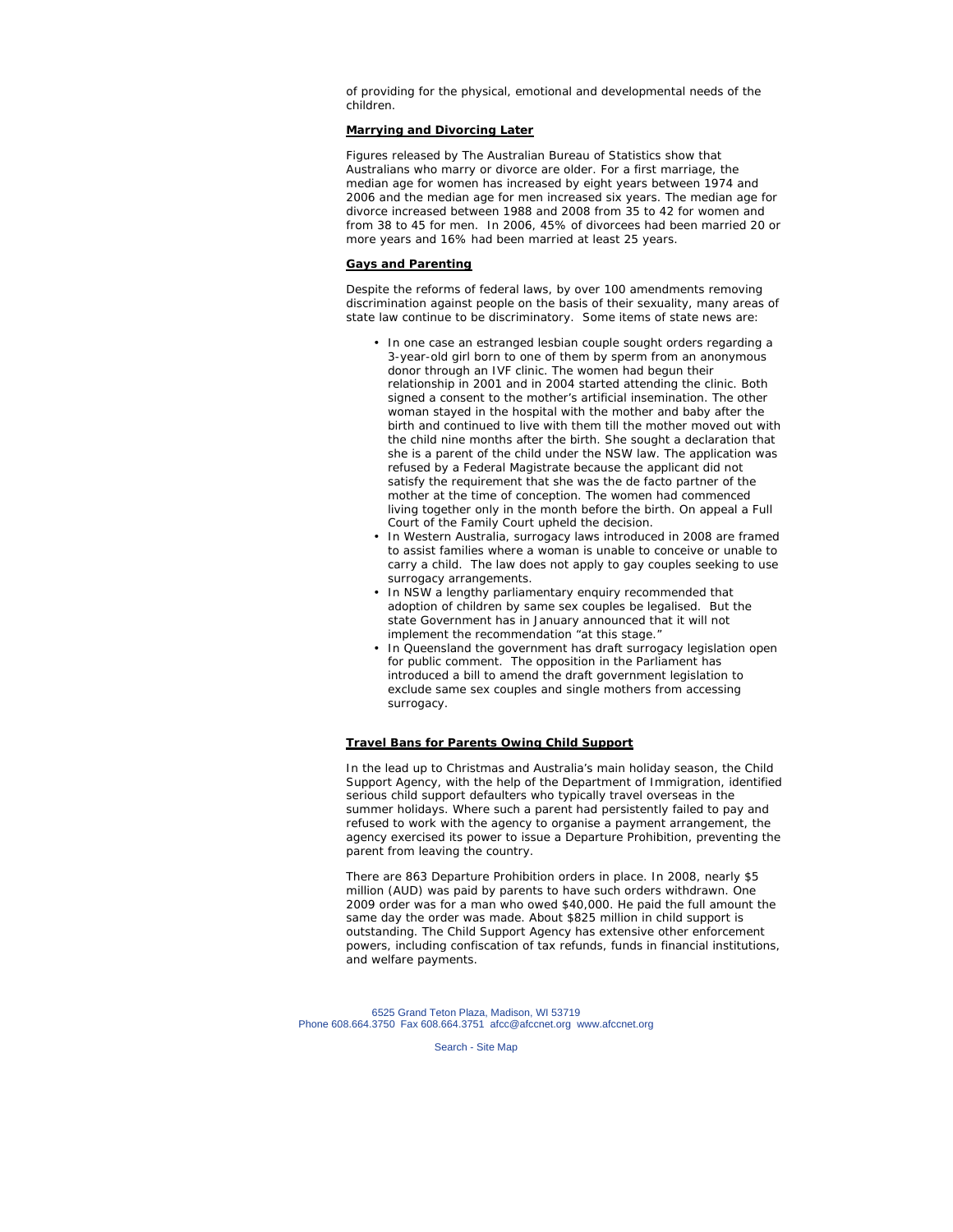



#### **Family Court Review**

**AFCC Conference Audio** 

**AFCC News** 

- **Member Directory**
- **Member Resources**
- **Chapter Resources**

#### **AFCC HOME**



# **ASK THE EXPERTS**

#### **Top Ten Useful and Possibly Distracting Websites** *by Annette Burns, Phoenix, Arizona*

**1. Meetways.com.** As a parenting coordinator, I find this helpful to create solutions about halfway meeting places. It even designates nearby coffee shops, restaurants and malls that are the most convenient to the halfway point between two addresses.

**2. Kindle.** I love my Kindle (I have the Kindle 2, the paperback book-sized one). The newer Kindle DX is larger (about the size of a legal pad), giving it more utility with document review and books that have tables and graphs. PDF documents can be easily emailed to your Kindle so you can review your own documents as well as read books. If you are a serious reader, go to amazon.com and check out the Kindle (it's on Amazon's home page) and give it some thought. I have saved about half the price of my Kindle just through book savings in the last six months (and the Kindle now costs \$100 less than when I got mine).

**3. HighConflictInstitute.com.** I can't tell you how many times a month I refer someone – either a private client or a parenting coordination client – to read the books *High Conflict People* or *It's All Your Fault*. Some people I speak with are desperate to know that they are not alone in dealing with someone that they believe is ruining their life. These books (and related articles) are invaluable in letting someone know (a) they are not alone, and (b) there are strategies they can use to ease both their own stress and the stress of the other person. Note: When I refer these readings to a parenting coordination client, I always refer the readings to BOTH parties. And my "referrals" are usually done in mass mailings to all PC clients, so it doesn't appear that I am singling out certain people or couples.

**4. Academicearth.org.** Albert Einstein said, "Learning is not a product of schooling but the lifelong attempt to acquire it." With that in mind, you can watch a "Financial Markets" course online, taught by Robert Schilller at Yale University; or Communication and Conflict in Couples and Families, a UCLA course; or even a Princeton Political Science course on "The Bin Ladens." An added bonus: Aristotle said, "Education is the best provision for old age."

**5. Passport Information.** This website offers the basics that attorneys, custody evaluators and parenting coordinators need to know about passport issuance for children.

**6. Virtual Visitation Ideas.** This website has some good general concepts about virtual visitation, including information about online chats, IM'ing (Instant Messaging), and "6 Ways to Make Virtual Visitation Work."

**7. MrCustodyCoach.com.** I include this mainly because the website compiles some interesting news and articles; secondarily because family law professionals should know what's out there on the internet, and what our clients/patients are reading. A recent (October 2009) good article is "Be Smart for the Children: Post-Divorce Best Practices."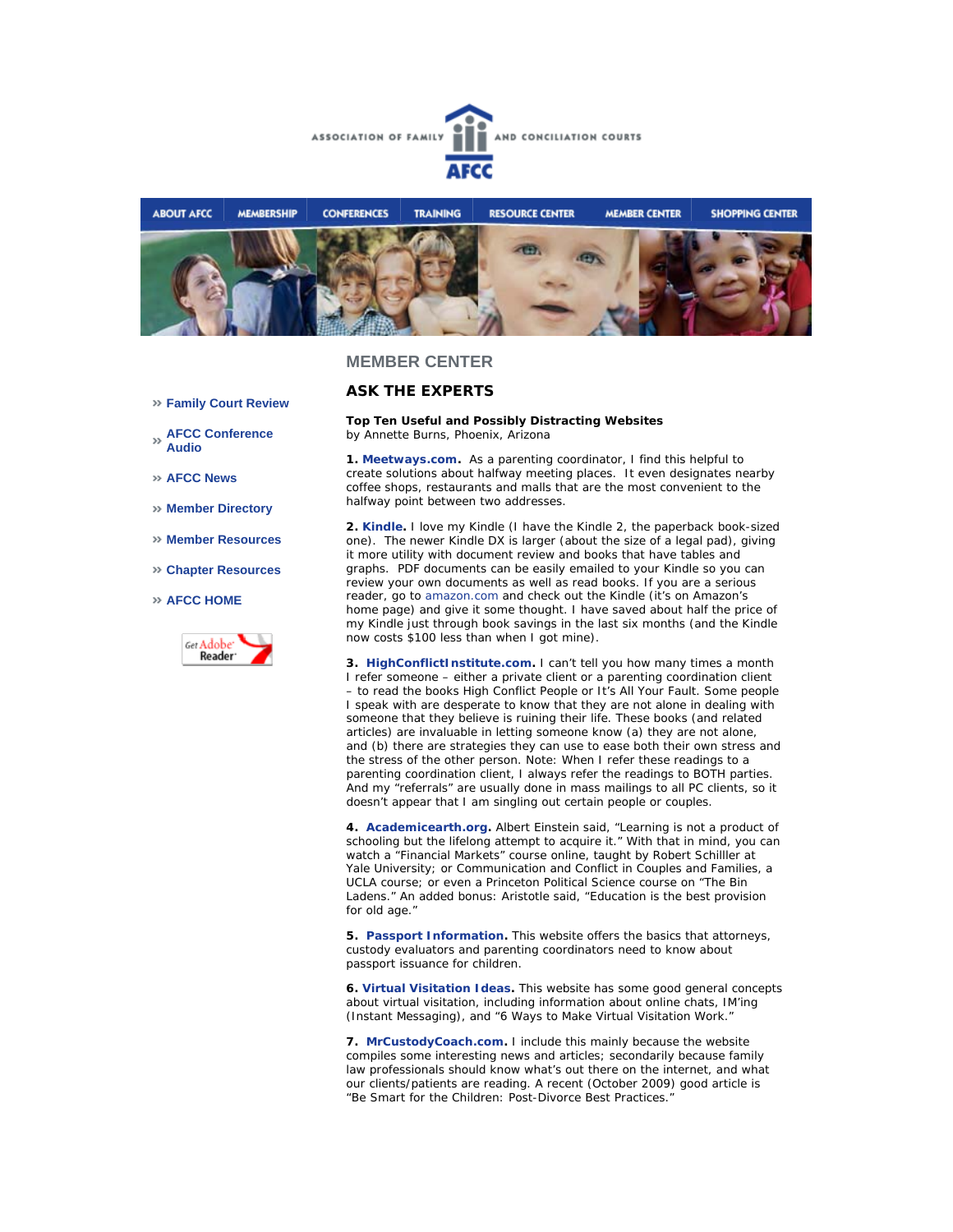**8. Stayhitched.com.** Articles, seminars and advice for couples getting married, including specific financial advice. I particularly like their suggested reading list.

**9. Zillow.com.** This is a down-and-dirty estimate of home values. It's probably not admissible in court, but it can be helpful in speaking with a client informally, especially if the client believes there is significant equity the marital residence that could potentially solve everyone's problems. Zillow may tell you the house is actually under water, leading to different settlement strategies.

**10. Google Reader.** I recently learned that I can't live without Google Reader. I had several blogs saved in my "Favorites," or on my personalized iGoogle home page, but don't remember to click on them often enough. Google Reader puts them all together so when I finally remember to access it, I can scroll through and see recent blog updates in a row. I can scroll quickly (and the updates are automatically marked "read" as I scroll) or I can go more slowly and read each update in detail. It's a great, organized way to read blogs you're interested in and want to keep up with.

6525 Grand Teton Plaza, Madison, WI 53719 Phone 608.664.3750 Fax 608.664.3751 afcc@afccnet.org www.afccnet.org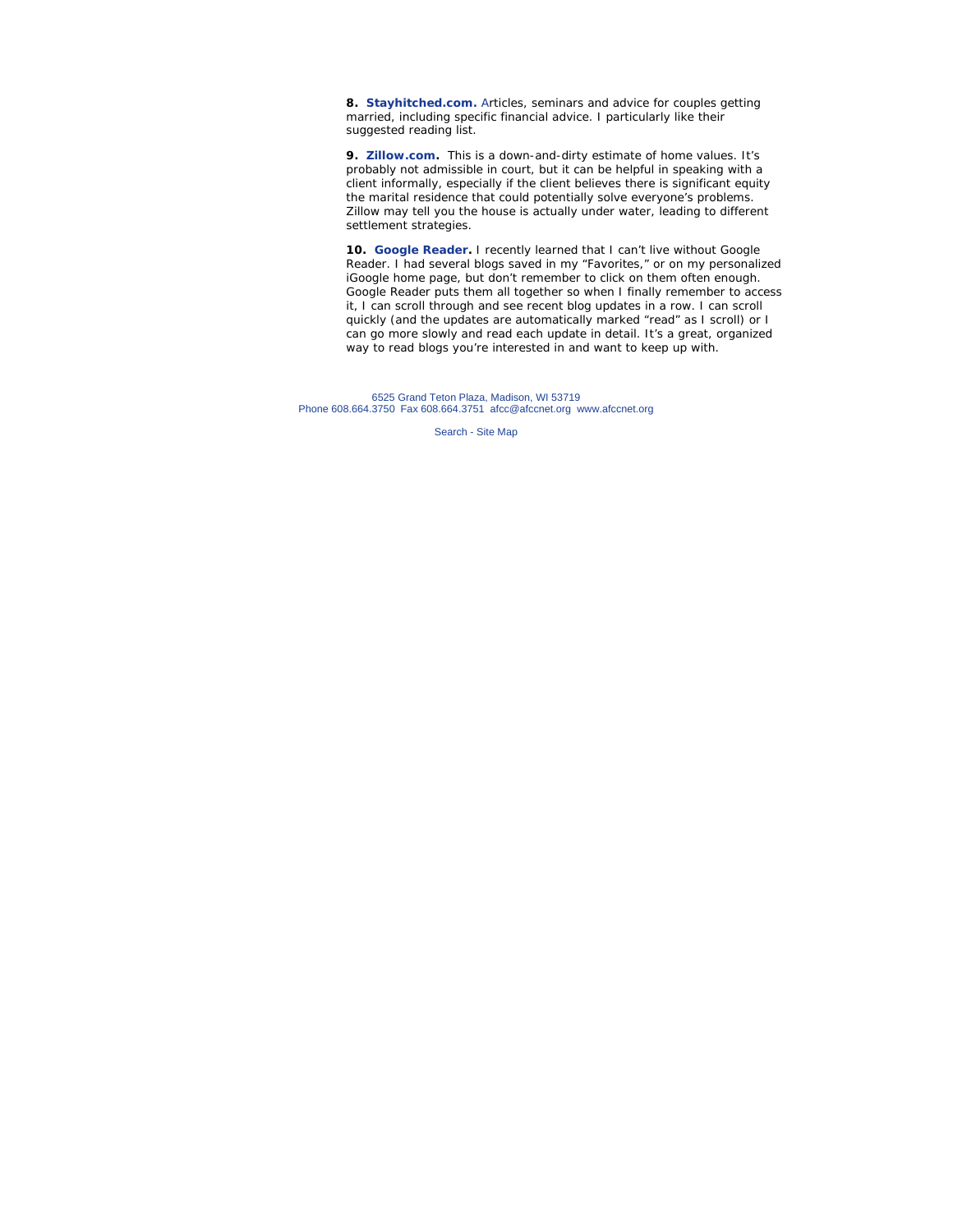



- **Family Court Review**
- **AFCC Conference Audio**
- **AFCC News**
- **Member Directory**
- **Member Resources**
- **Chapter Resources**
- **AFCC HOME**



#### **REPORT ON ABA MID-YEAR MEETING AND UCLA**

Many of us have just returned home from the ABA Mid Year Meeting in Orlando. The Uniform Collaborative Law Act (UCLA), as promulgated by the Uniform Law Commission (ULC), was scheduled to have been considered for endorsement by the ABA House of Delegates today.

During the first few days of the meeting, numerous Collaborative practitioners and representatives of IACP, ABA DR Section and GCLC met with ABA sections and delegates. There was support for the act from the Dispute Resolution, Family Law, and Individual Rights and Responsibilities Sections and the Standing Committee on Delivery of Legal Services, and the committed votes of other Section delegates whose sections did not vote to oppose the Resolution. There was opposition from the Litigation and the Tort, Trial and Insurance Practice Section, the Judicial Division and the Young Lawyers Division. The discussions and debates made it clear to us that ABA delegates lacked sufficient accurate information about Collaborative Practice and the UCLA to make an informed decision regarding endorsement.

It is the sole prerogative of the ULC to put one of its Acts up for ABA endorsement or not. ULC leadership made the decision that it was prudent to withdraw the matter from vote at this meeting, which is not an unusual strategic decision. IACP fully supported the decision of the ULC leadership to remove the act from the ABA's consideration at this time. We learned a great deal over the course of the weekend about the questions and concerns of those who do not practice Collaborative Law. The meeting provided us with a wonderful opportunity for discourse and will enable the Collaborative community to move forward with enhanced clarity about how better to educate and inform the bench, the private bar and the public about the work we do.

Overall, for this phase of the education of the bar leaders, we believe we accomplished our mission. The term "collaborative law" was on everyone's tongue. Many were hearing about it for the first time (particularly section members who were not delegates and therefore not on the House of Delegates listserv). The questions we heard as we spoke to groups were very basic: How does it differ from mediation? What purpose does a disqualification clause serve? Can it be used in areas other than family law? How can the potential of someone using it for the nefarious purpose of exhausting an opponent's resources and then forcing the other to lose his/her attorney be addressed? Is all the information gathered lost forever when a case is transitioned to litigation? The questions were those that occur to someone considering the process after a very short introduction with no prior knowledge or context for the discussion.

In response to some of the feedback we received, the ULC intends to further review the act, and may consider revisiting some of its specific provisions. We will continue to work closely with the UCLA Drafting Committee and will keep you informed of new developments. IACP is deeply grateful to the ULC for the investment it has made in Collaborative Practice.

In the meantime, the IACP will assimilate what we've learned during both the drafting process and the ABA Mid-Year Meeting and will share this